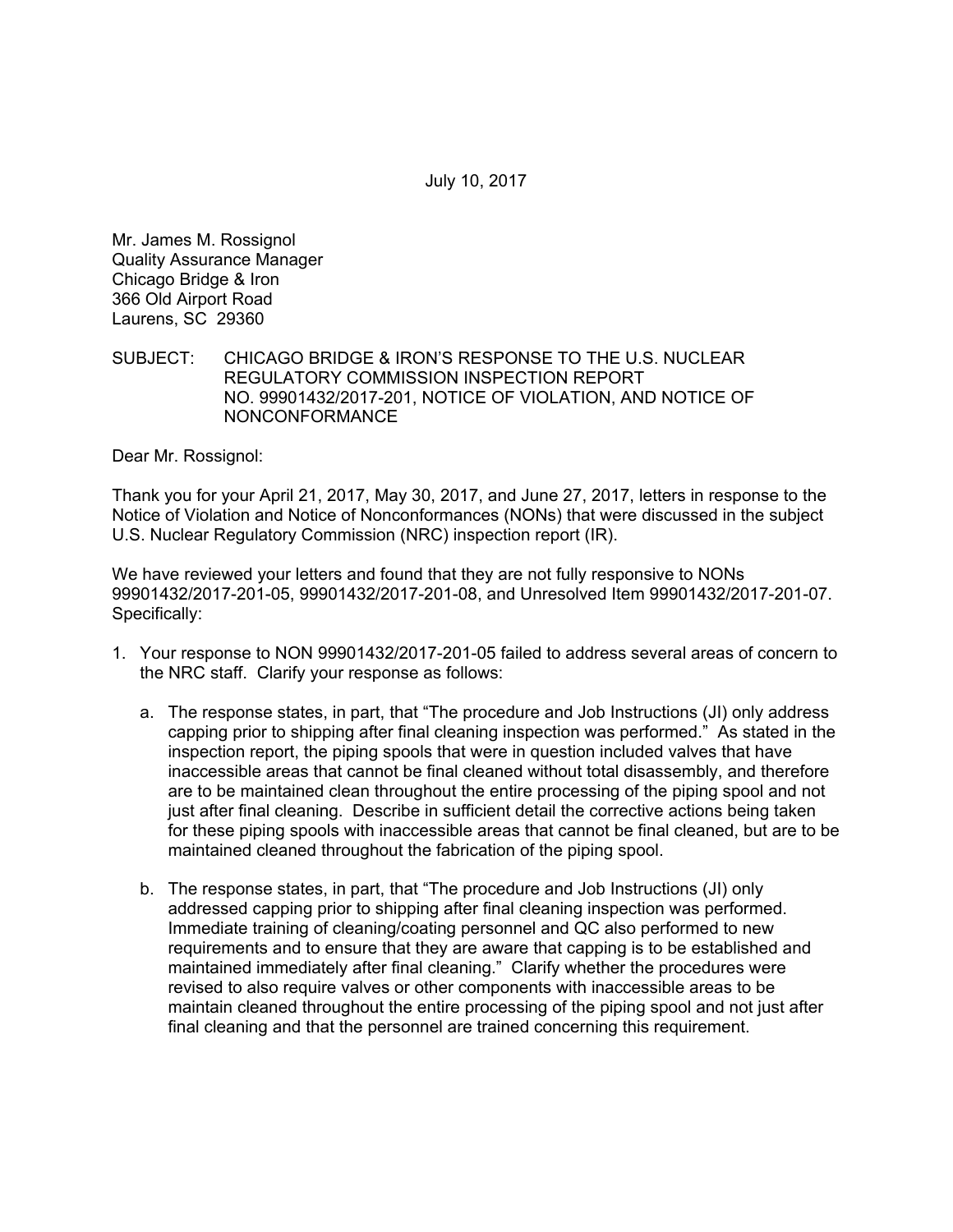- c. The response does not provide the extent of condition for all the piping spools that have shipped or in process of being shipped. Therefore, provide the extent of condition for the piping spools that this cleanliness requirement was not performed since it was not specified in the procedure (cleanliness capping was only performed prior to shipping the piping spools in lieu of maintaining cleanliness after final cleaning and maintaining cleanliness throughout the entire process for piping spools with inaccessible areas).
- 2. Your response to NON 99901432/2017-201-08 failed to address several areas of concern to the NRC staff. Clarify your response as follows:
	- a. Your response states, in part, that "calibration services being used by the two noted suppliers will be procured by CB&I Laurens through the use of qualified suppliers to ensure that the proper flow down of safety related requirements is achieved." However, your response failed to address the work already completed by these two suppliers. Provide the extent of condition performed to evaluate the calibration services already completed by these two suppliers.
- 3. Your response to Unresolved Issue 99901432/2017-201-07 failed to address several areas of concern to the NRC staff. Clarify your response as follows:
	- a. The response states, in part, that "CB&I Laurens opened CAR-2017-029 to document any issues in regards to previously closed corrective action (C/PAR) 570." The response did not provide any useful information for the NRC staff to verify the adequacy of the extent of condition. As stated in the inspection report, the NRC staff needs more information to determine if a nonconformance has occurred. Provide the following information:
		- i. The extent of condition specified in C/PAR No. 570 as a result of NON 99901432/2015-201-02 issued in the NRC inspection report No. 99901432/2015-201, dated May 22, 2015. Your response should include any objective evidence associated with the extent of condition.
		- ii. Full evaluation of the corrective steps that have been taken and the results achieved;
		- iii. Full evaluation of the corrective steps that will be taken to avoid further noncompliance; and;
		- iv. The date when the corrective action will be completed.

In accordance with Title 10 of the *Code of Federal Regulations* (10 CFR) 2.390 "Public Inspections, Exemptions, Requests for Withholding," of the NRC's "Rules of Practice, "a copy of this letter, its enclosure(s), and your response will be made available electronically for public inspection in the NRC Public Document Room or from the NRC's Agencywide Documents Access and Management System, accessible from the NRC Web site at http://www.nrc.gov/reading-rm/adams.html. To the extent possible, your response should not include any personal privacy, proprietary, or safeguards information so that it can be made available to the Public without redaction. If personal privacy or proprietary information is necessary to provide an acceptable response, then please provide a bracketed copy of your response that identifies the information that should be protected and a redacted copy of your response that deletes such information. If you request that such material is withheld from public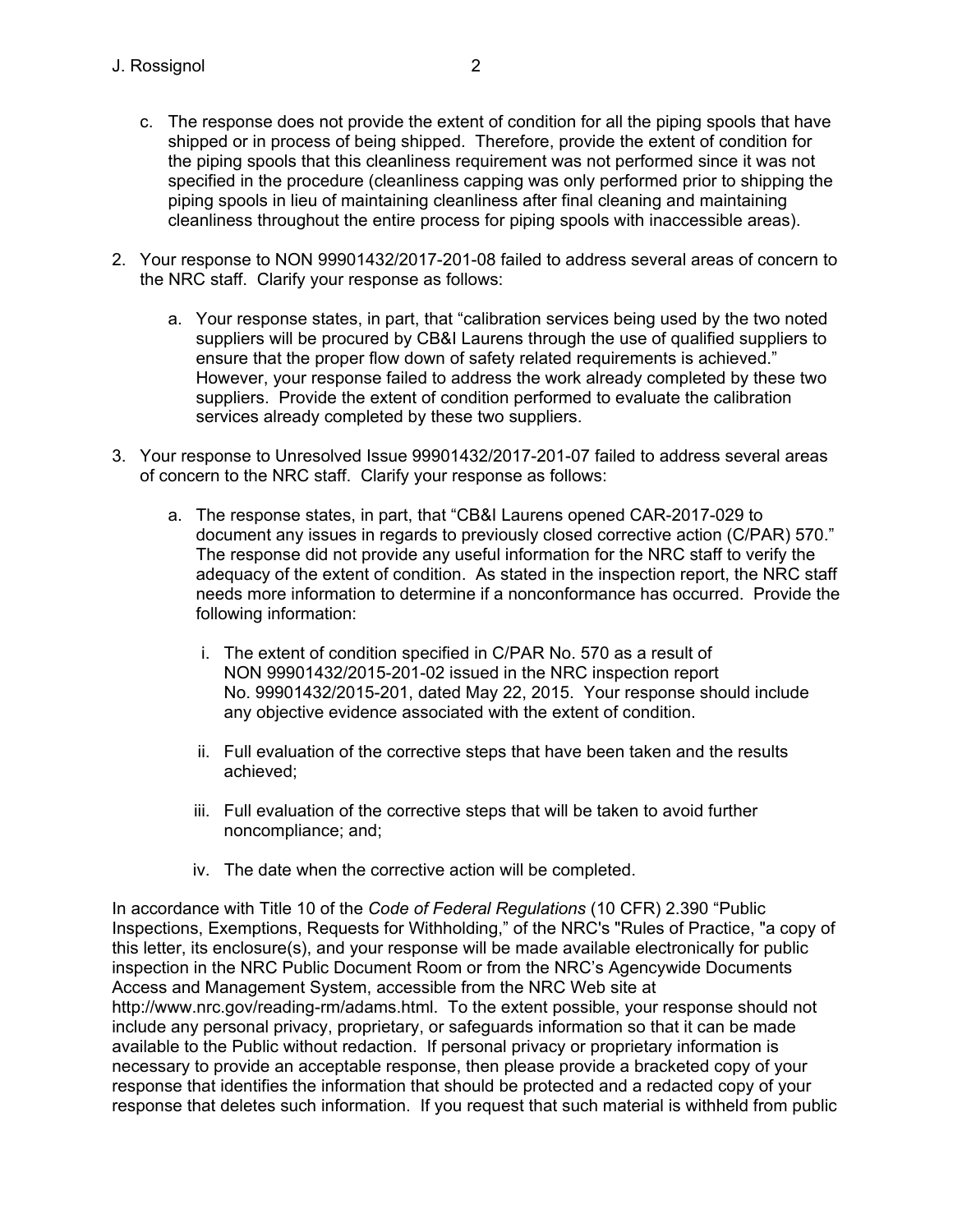disclosure, you must specifically identify the portions of your response that you seek to have withheld and provide in detail the bases for your claim (e.g., explain why the disclosure of information will create an unwarranted invasion of personal privacy or provide the information required by 10 CFR 2.390(b) to support a request for withholding confidential commercial or financial information). If safeguards information is necessary to provide an acceptable response, please provide the level of protection described in 10 CFR 73.21 "Protection of Safeguards Information: Performance Requirements."

Please contact Mr. Yamir Diaz-Castillo at 301-415-2228, or via electronic mail at Yamir.Diaz-Castillo@nrc.gov, if you have any questions or need assistance regarding this matter.

Sincerely,

## */RA/*

John P. Burke, Chief Quality Assurance Vendor Inspection Branch-2 Division of Construction Inspection and Operational Programs Office of New Reactors

Docket No.: 99901432